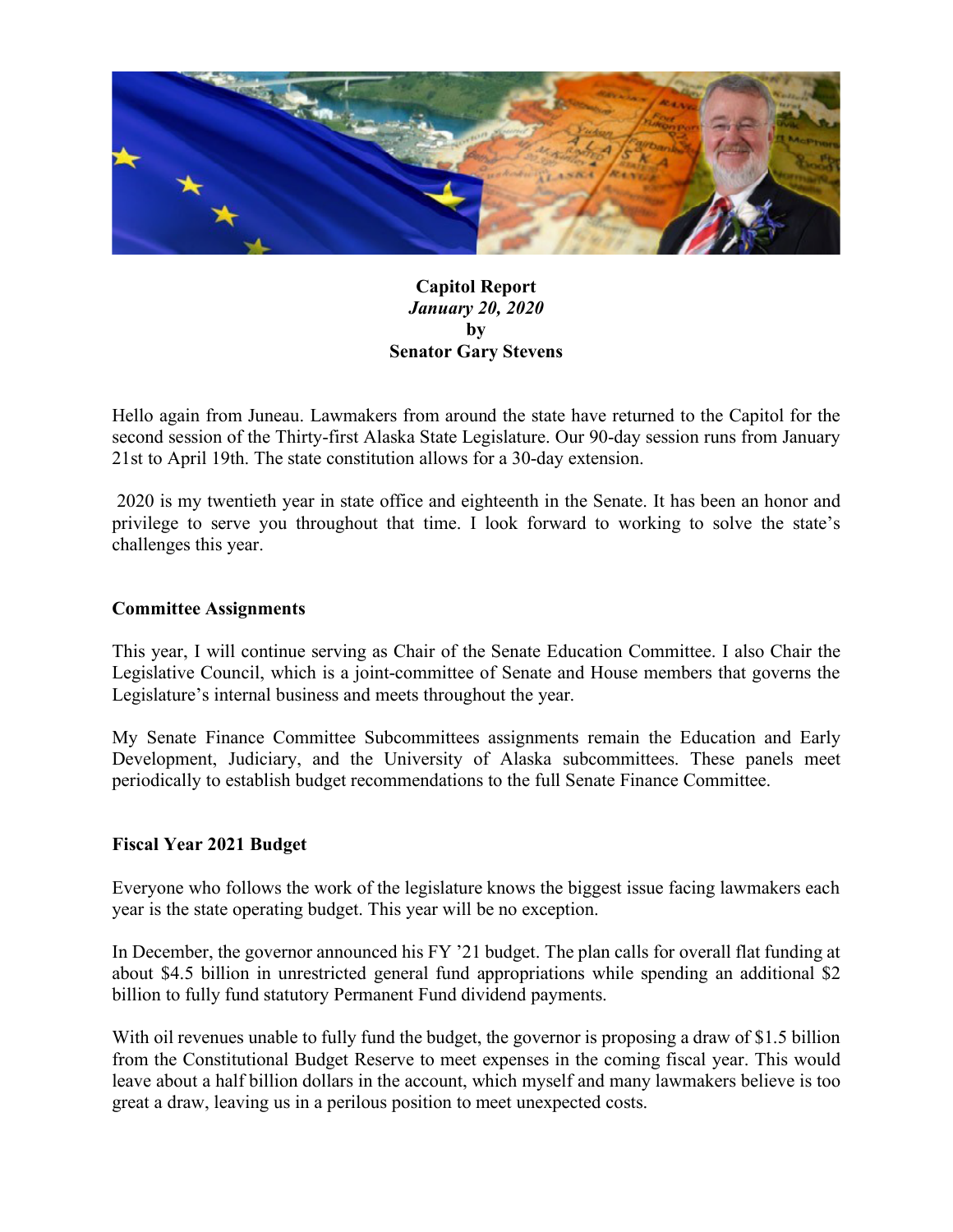The governor's budget is just the first step in what will be a lengthy, and likely contentious debate. The budget will be subject to much discussion and many changes along the way as legislators come up with a plan Alaska can afford.

As the legislature develops the budget, I will continue working with my colleagues to fund those programs and services critical to District P. With a collaborative approach, we can make sensible budget reductions but still fund education, ferry service, road maintenance, public safety and a sustainable Permanent Fund Dividend (PFD).

### **Let Me Know What You Think**

Your input matters to me. Please keep in touch on the budget and the many other issues coming before the legislature. If your time allows, I encourage you to add your comments to the record when bills and resolutions come before committees. The Legislative Information Office (LIO) near you will have more information on the committees' schedules throughout the session.

### **New Legislation**

Among the legislation I have introduced this year is SB 25, which extends the state's salmon and herring product development tax credit, which is set to expire this year. The bill also proposes offering similar tax credits for value-added processing in the pollock and cod industries.

I sponsored the original bill creating the Alaska Salmon Product Development Tax Credit in 2003. The program is attributed as a major factor in the increase in commercial value of Alaska salmon. Successful legislation in 2014 extended the salmon tax credits and expanded the program to include tax credits for herring value-added processing.

I am also sponsoring SB 136, which would allow tribes to operate public schools through education compacts with the state. The bill as written is just a step in the process of developing compacts. I hope to bring together educational professionals and tribal leaders to see if there is a way to do this that benefits the students.

The bill language would require the schools would have to follow most state education laws. The schools would be open to any student, but once they reached capacity, they could prioritize enrollment of tribal members. The schools could also give employment preference to tribal members.

Please contact my office with any questions you may have on SB 25, SB 136 or any other legislation I sponsor.

#### **The Senate District P Staff**

Once again, my Capitol office is staffed by talented, hardworking individuals. All of them have many years of experience with our Senate District.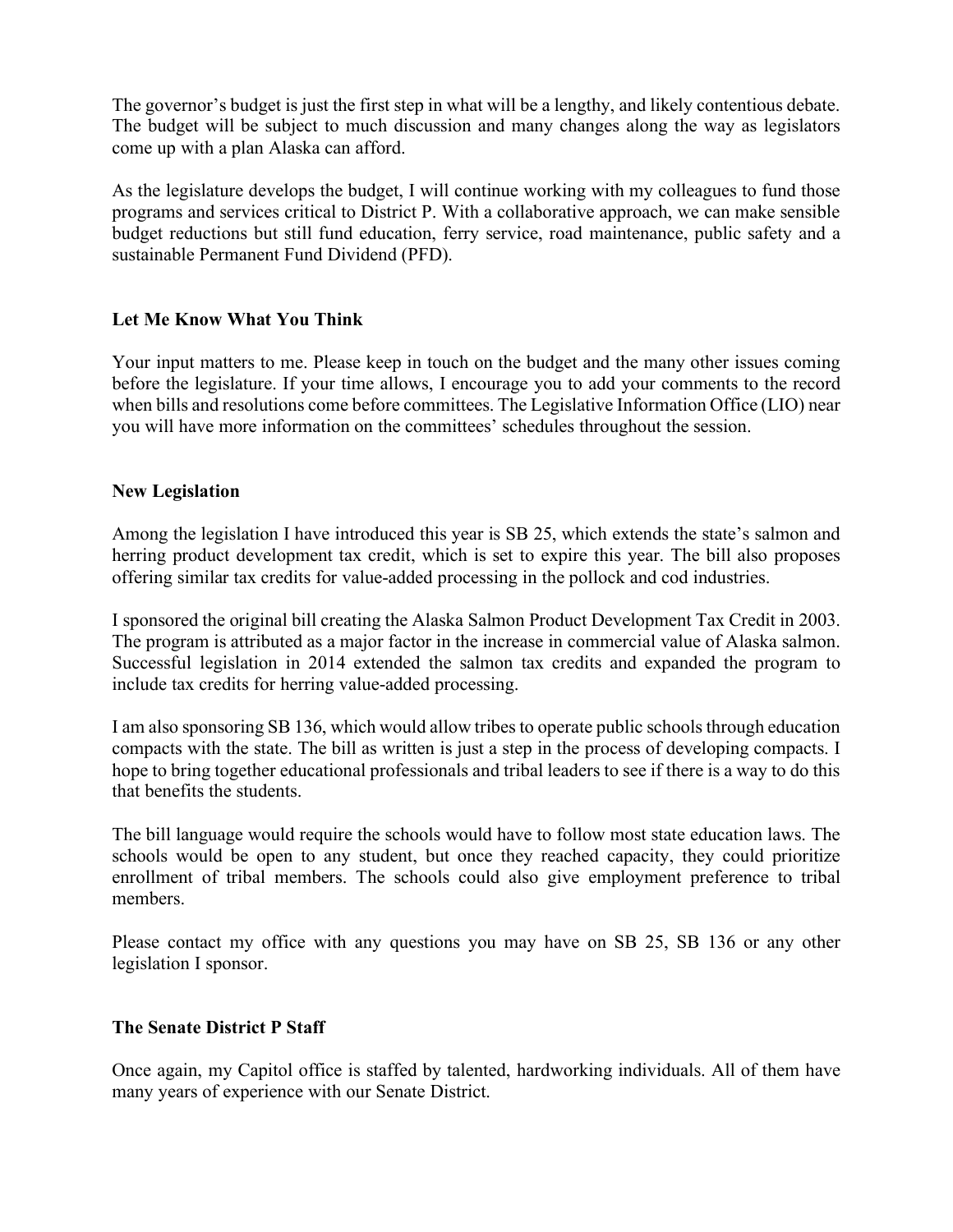Tim Lamkin is back for a fourteen session with my office. He will serve as the Aide to the Senate Education Committee, as well as work on personal legislation and other duties.

Doug Letch is in his twentieth year in the office. He will again be working on constituent concerns and communications, following the Senate Health and Social Services Committee, work on my personal legislation and handle scheduling.

Katrina Matheny is also back for a twentieth year with my office. Among her many roles is serving as Aide to Leg Council and tracking the budget.

You can reach us in Juneau at 1-800-821-4925 or (907)465-4925.

Additionally, Teri Robl will be in Senate District P's Homer office throughout the year. She is available to help you with any matters involving state government. You can reach Teri at (907) 235-0690.

Please do not hesitate to contact me or my staff if we can be of assistance to you with matters involving state agencies.

### **Other Contact Information**

My mailing address is: 120 4th Street, State Capitol, Room 3, Juneau, AK 99801.

You can e-mail me at: sen.gary.stevens@akleg.gov

## **District P Legislative Information Offices**

LIOs can help you follow bills, take part in teleconferences, offer testimony on legislation and contact lawmakers throughout the session. You can also pick up a PFD application at your local LIO, and, by texting any bill number to 1-559-245-2549, the LIO will send a status update to your mobile device.

Nancy Bird staffs the Cordova LIO. She can be reached at (907) 424-5461.

Amber Corey staffs the Homer LIO. She can be reached at (907) 235-7878.

MaryBea Byrne staffs the Kenai LIO. They can be reached at (907) 283-2030.

The Kodiak LIO is staffed by Heather Fincher. She can be reached at (907) 486-8116.

#### **Tracking the Alaska Legislature**

You can follow the work of the Senate Majority on the Internet at www.alaskasenate.org/2020. The site provides much information on our efforts and our membership.